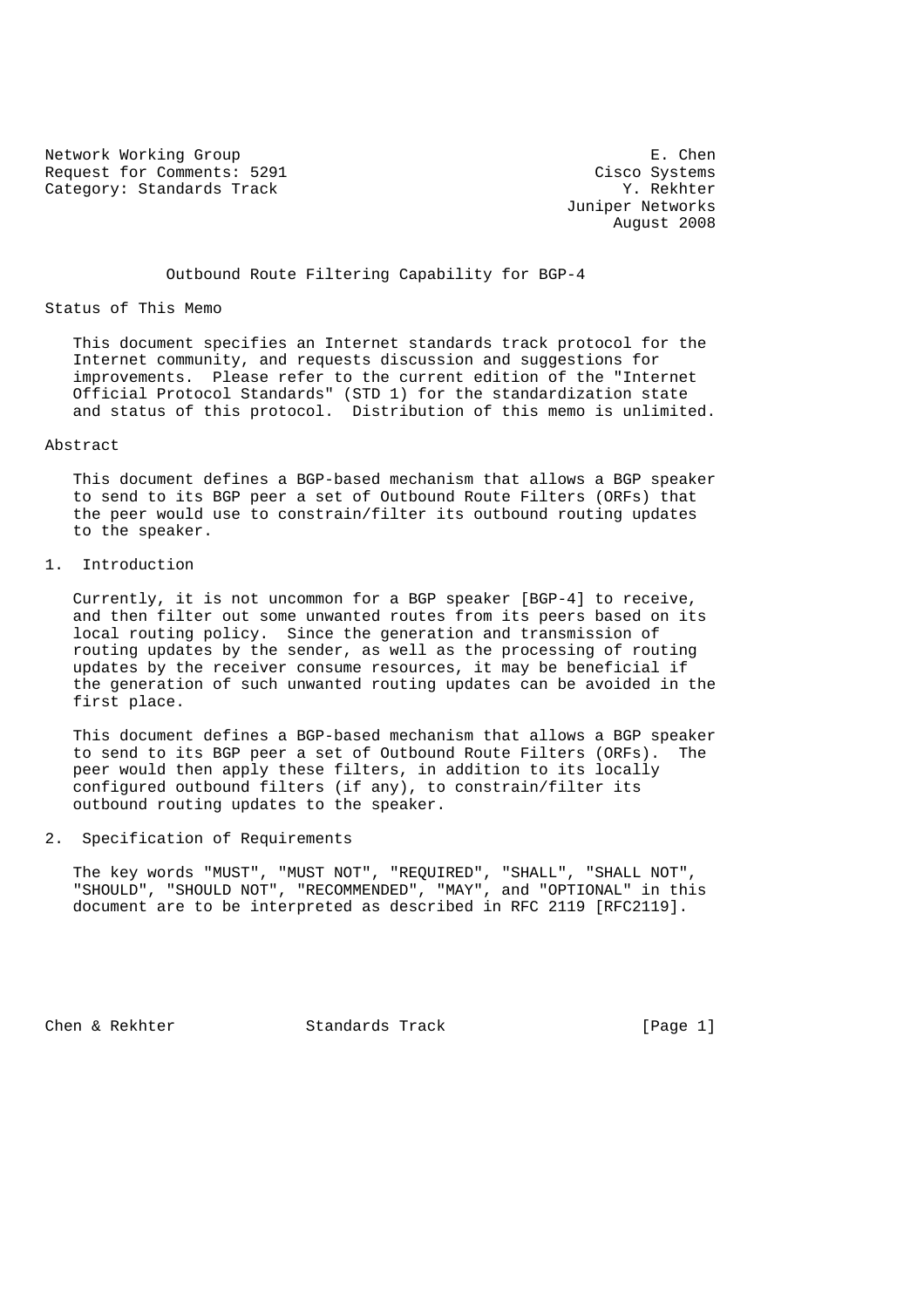3. Outbound Route Filter (ORF)

 This document uses the terms "Address Family Identifier (AFI)" and "Subsequent Address Family Identifier (SAFI)". In the context of this document, the meaning of these terms is the same as in [BGP-MP].

 Conceptually, an ORF entry is a tuple of the form <AFI/SAFI, ORF- Type, Action, Match, ORF-value>; an ORF consists of one or more ORF entries that have a common AFI/SAFI and ORF-Type. An ORF is identified by <AFI/SAFI, ORF-Type>.

 The "AFI/SAFI" component provides a coarse granularity control by limiting the ORF to only the routes whose Network Layer Reachability Information (NLRI) matches the "AFI/SAFI" component of the ORF.

The "ORF-Type" component determines the content of the ORF-value.

 The "Action" component controls handling of the ORF Request by the remote peer. Action can be one of ADD, REMOVE, REMOVE-ALL. ADD adds an ORF entry to the ORF on the remote peer; REMOVE deletes a previously installed ORF entry on the remote peer; REMOVE-ALL deletes the previously installed entries in the specified ORF on the remote peer.

 The "Match" component is used to support matching granularity on a per ORF entry basis. It can be either PERMIT or DENY. The semantics of PERMIT is to ask the peer to pass updates for the set of routes that match the ORF entry. The semantics of DENY is to ask the peer not to pass updates for the set of routes that match the ORF entry.

 When an ORF is defined, an ORF-specific matching rule MUST be specified so that there is no ambiguity regarding which ORF entry is considered as the matching entry in the ORF when a route is passed through the ORF.

Chen & Rekhter Standards Track [Page 2]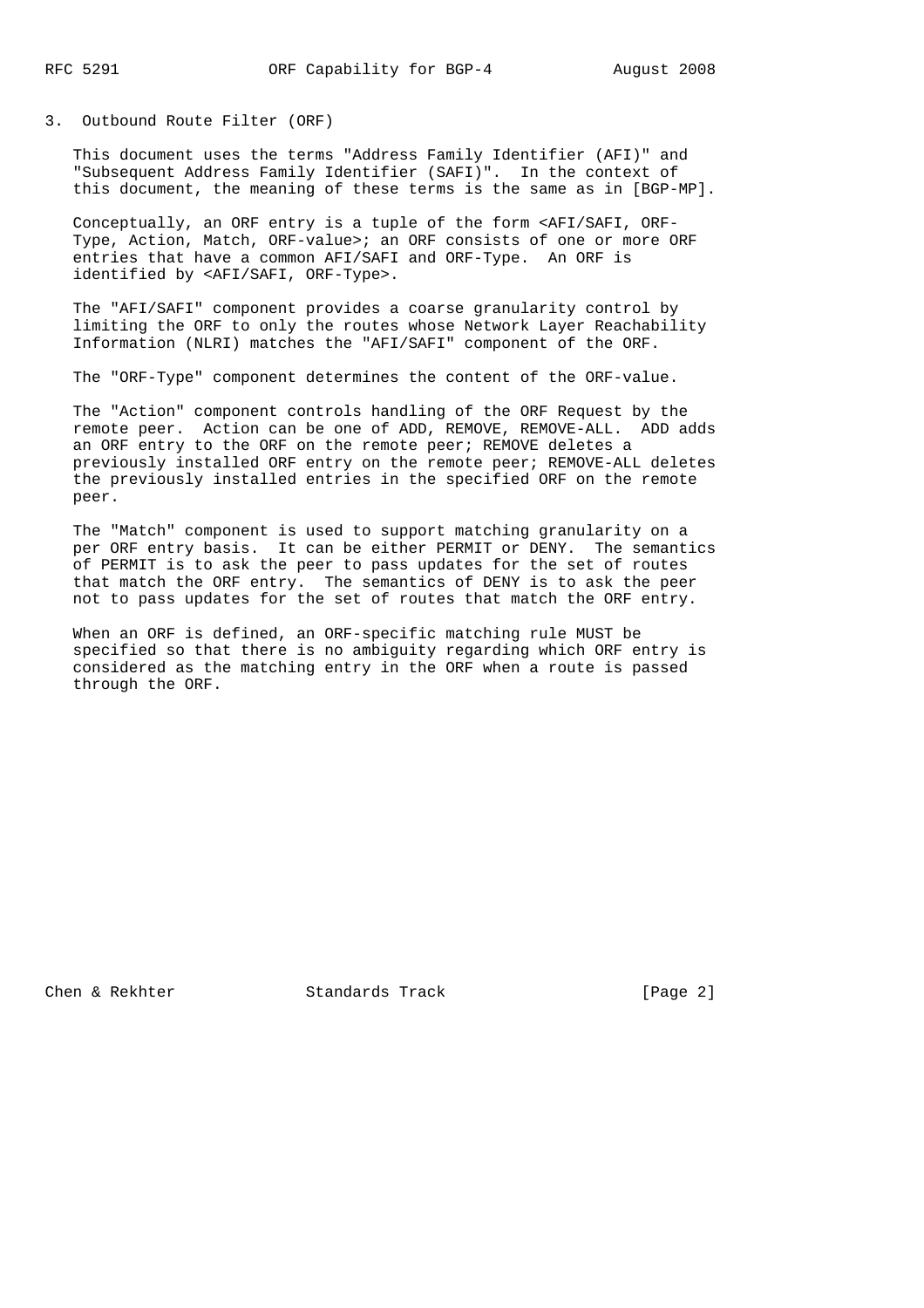## 4. Carrying ORF Entries in BGP

ORF entries are carried in the BGP ROUTE-REFRESH message [BGP-RR].

 A BGP speaker can distinguish an incoming ROUTE-REFRESH message that carries one or more ORF entries from an incoming plain ROUTE-REFRESH message by using the Message Length field in the BGP message header.

 A single ROUTE-REFRESH message MAY carry multiple ORF entries in one or more ORFs, as long as all these entries share the same AFI/SAFI.

 From the encoding point of view, each ORF entry consists of a common part and type-specific part, as shown in Figures 1 and 2.

 The common part consists of <AFI/SAFI, ORF-Type, Action, Match>, and is encoded as follows:

 The AFI/SAFI component of an ORF entry is encoded in the AFI/SAFI field of the ROUTE-REFRESH message.

 Following the AFI/SAFI component is the one-octet When-to-refresh field. The value of this field can be either IMMEDIATE (0x01) or DEFER  $(0x02)$ . The semantics of IMMEDIATE and DEFER are discussed in the "Operation" section of this document.

 Following the When-to-refresh field is a collection of one or more ORFs, grouped by ORF-Type.

The ORF-Type component is encoded as a one-octet field.

 The "Length of ORF entries" component is a two-octet field that contains the total length (in octets) of the ORF entries that follows for the specified ORF type.

Chen & Rekhter Standards Track [Page 3]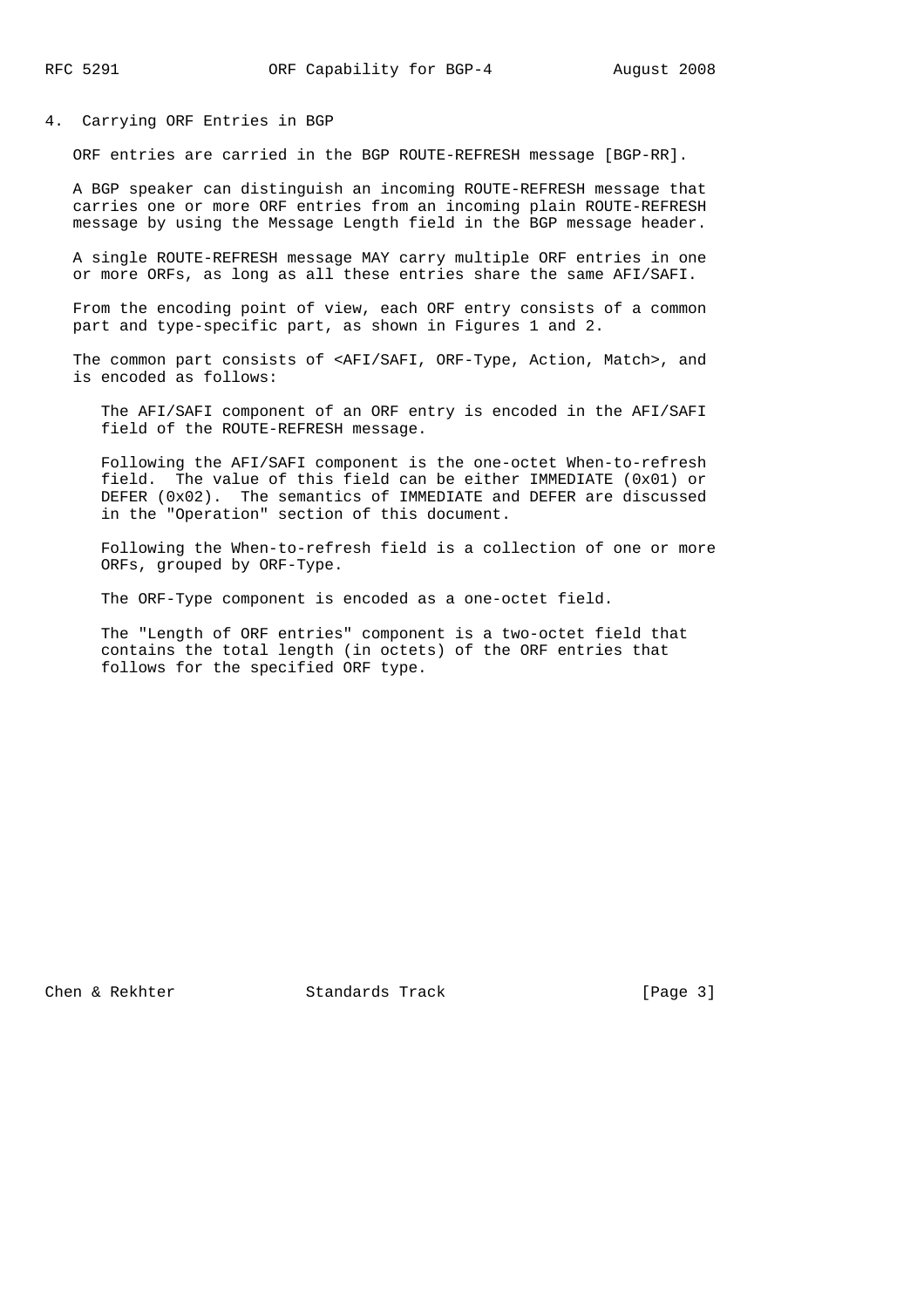| Address Family Identifier (2 octets)           |
|------------------------------------------------|
| Reserved (1 octet)                             |
| Subsequent Address Family Identifier (1 octet) |
| When-to-refresh (1 octet)                      |
| ORF Type (1 octet)                             |
| Length of ORF entries (2 octets)               |
| First ORF entry (variable)                     |
| Second ORF entry (variable)                    |
|                                                |
| N-th ORF entry (variable)                      |
| ORF Type (1 octet)                             |
| Length of ORF entries (2 octets)               |
| First ORF entry (variable)                     |
| Second ORF entry (variable)                    |
|                                                |
| N-th ORF entry (variable)                      |
|                                                |

Figure 1: Carrying ORF Entries in the ROUTE-REFRESH Message

Chen & Rekhter Standards Track

[Page 4]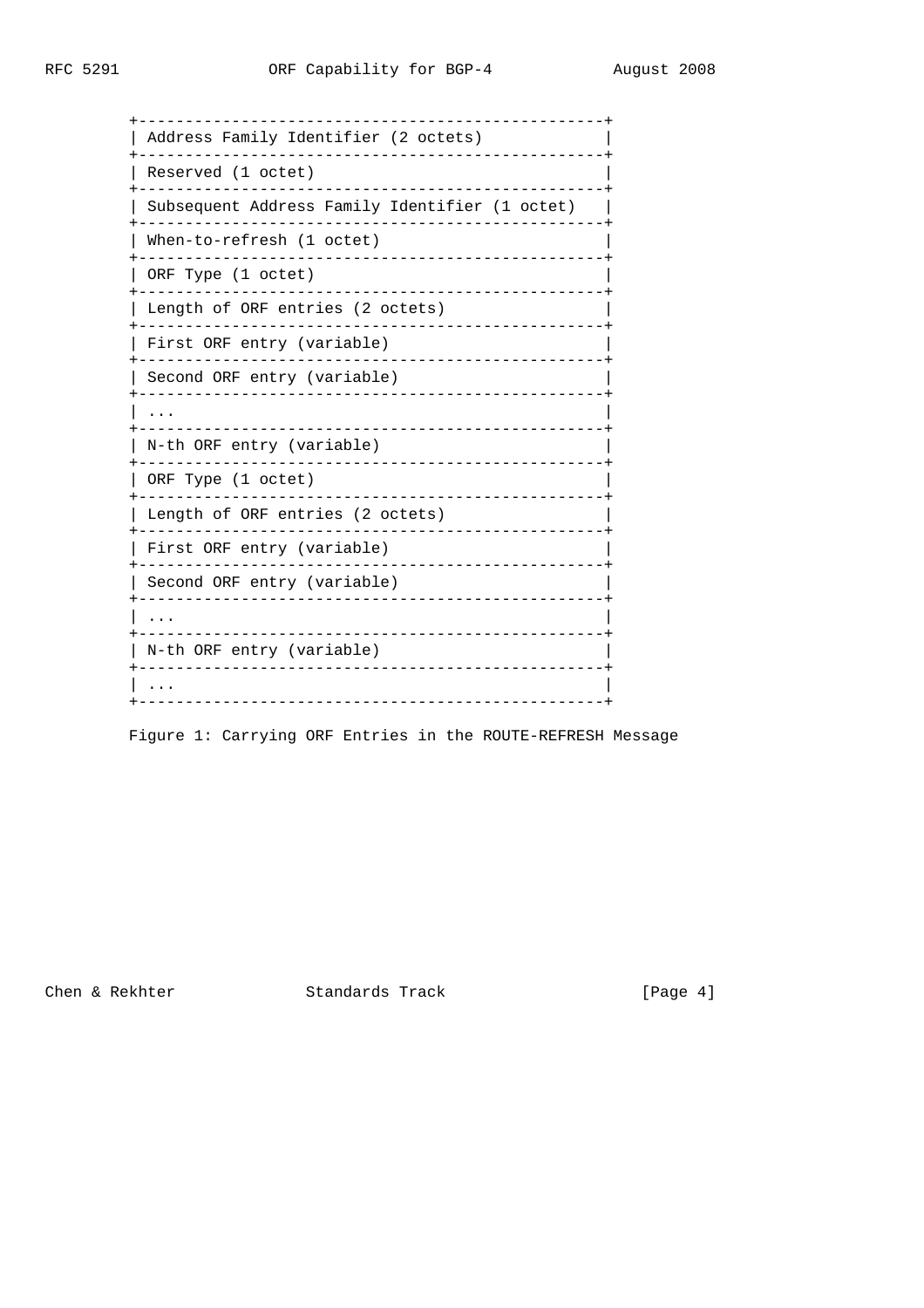The rest of the components in the common part are encoded in the first octet of each ORF-entry (from the most significant to the least significant bit) as shown in Figure 2:

 Action is a two-bit field. The value of this field is 0 for ADD, 1 for REMOVE, and 2 for REMOVE-ALL.

 Match is a one-bit field. The value of this field is 0 for PERMIT and 1 for DENY. This field is significant only when the value of the Action field is either ADD or REMOVE.

 Reserved is a 5-bit field. It is set to 0 on transmit and ignored on receipt.

 +---------------------------------+ | Action (2 bit) | +---------------------------------+ | Match (1 bit) +---------------------------------+ | Reserved (5 bits) | +---------------------------------+ | Type specific part (variable) | +---------------------------------+

Figure 2: ORF Entry Encoding

 When the Action component of an ORF entry specifies REMOVE-ALL, the entry consists of only the common part.

Chen & Rekhter Standards Track [Page 5]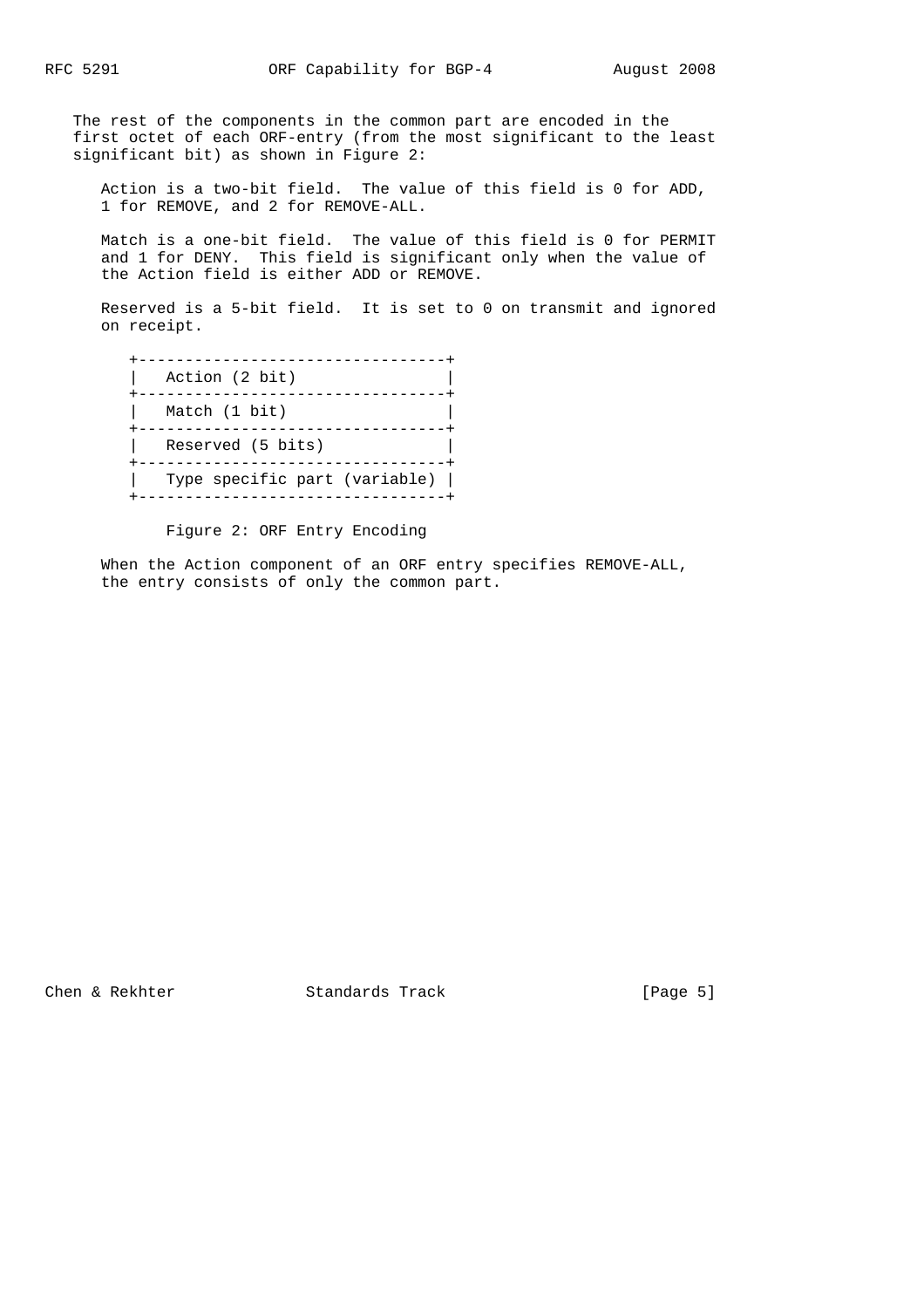5. Outbound Route Filtering Capability

 A BGP speaker that is willing to receive ORF entries from its peer, or a BGP speaker that would like to send ORF entries to its peer, advertises this to the peer by using the Outbound Route Filtering Capability, as described below.

 The Outbound Route Filtering Capability is a new BGP Capability [BGP-CAP] defined as follows:

Capability code: 3

Capability length: variable

Capability value: one or more of the entries as shown in Figure 3.

| Address Family Identifier (2 octets)           |
|------------------------------------------------|
| Reserved (1 octet)                             |
| Subsequent Address Family Identifier (1 octet) |
| Number of ORFs (1 octet)                       |
| ORF Type (1 octet)                             |
| Send/Receive (1 octet)                         |
|                                                |
| ORF Type (1 octet)                             |
| Send/Receive (1 octet)                         |
|                                                |

 Figure 3: Outbound Route Filtering Capability Encoding The use and meaning of these fields are as follows:

Address Family Identifier (AFI):

This field is the same as the one used in [BGP-MP].

Subsequent Address Family Identifier (SAFI):

This field is the same as the one used in [BGP-MP].

Chen & Rekhter Standards Track [Page 6]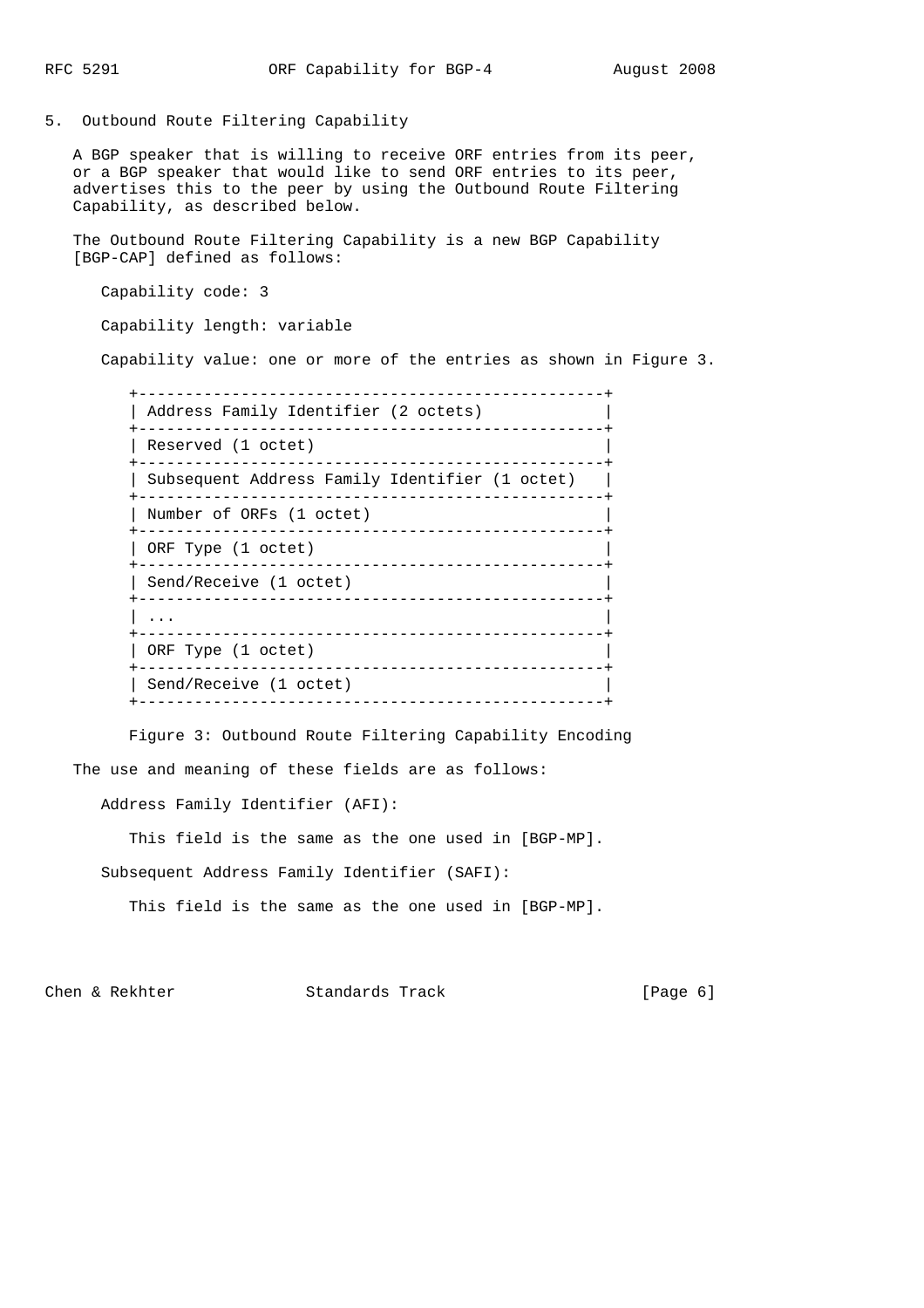Number of ORF Types:

 This field contains the number of Filter Types to be listed in the following fields.

ORF Type:

This field contains the value of an ORF Type.

Send/Receive:

 This field indicates whether the sender is (a) willing to receive ORF entries from its peer (value 1), (b) would like to send ORF entries to its peer (value 2), or (c) both (value 3) for the ORF Type.

## 6. Operation

 A BGP speaker that is willing to receive ORF entries from its peer, or would like to send ORF entries to its peer SHOULD advertise the Outbound Route Filtering Capability to the peer using BGP Capabilities advertisement [BGP-CAP].

 A BGP speaker that implements the Outbound Route Filtering Capability MUST support the BGP ROUTE-REFRESH message, as defined in [BGP-RR]. A BGP speaker that advertises the Outbound Route Filtering Capability to a peer using BGP Capabilities advertisement [BGP-CAP] does not have to advertise the BGP Route Refresh Capability to that peer.

 Consider a BGP speaker that advertises the Outbound Route Filtering Capability indicating its willingness to receive a particular set of <AFI/SAFI, ORF-Type> from its peer, and that receives the Outbound Route Filtering Capability indicating the desire of the peer to send a particular set <AFI/SAFI, ORF-Type> to the speaker. If for a given AFI/SAFI the intersection between these two sets is non-empty, the speaker SHOULD NOT advertise to the peer any routes with that AFI/SAFI prior to receiving from the peer any ROUTE-REFRESH message carrying that AFI/SAFI, where the message could be either without any ORF entries, or with one or more ORF entry and the When-to-refresh field set to IMMEDIATE. If, on the other hand, for a given AFI/SAFI the intersection between these two sets is empty, the speaker MUST follow normal BGP procedures.

 A BGP speaker may send a ROUTE-REFRESH message with one or more ORF entries to its peer only if the peer advertises to the speaker the Outbound Route Filtering Capability indicating its willingness to receive ORF entries from the speaker, and the speaker advertises to the peer the Outbound Route Filtering Capability indicating its

Chen & Rekhter Standards Track [Page 7]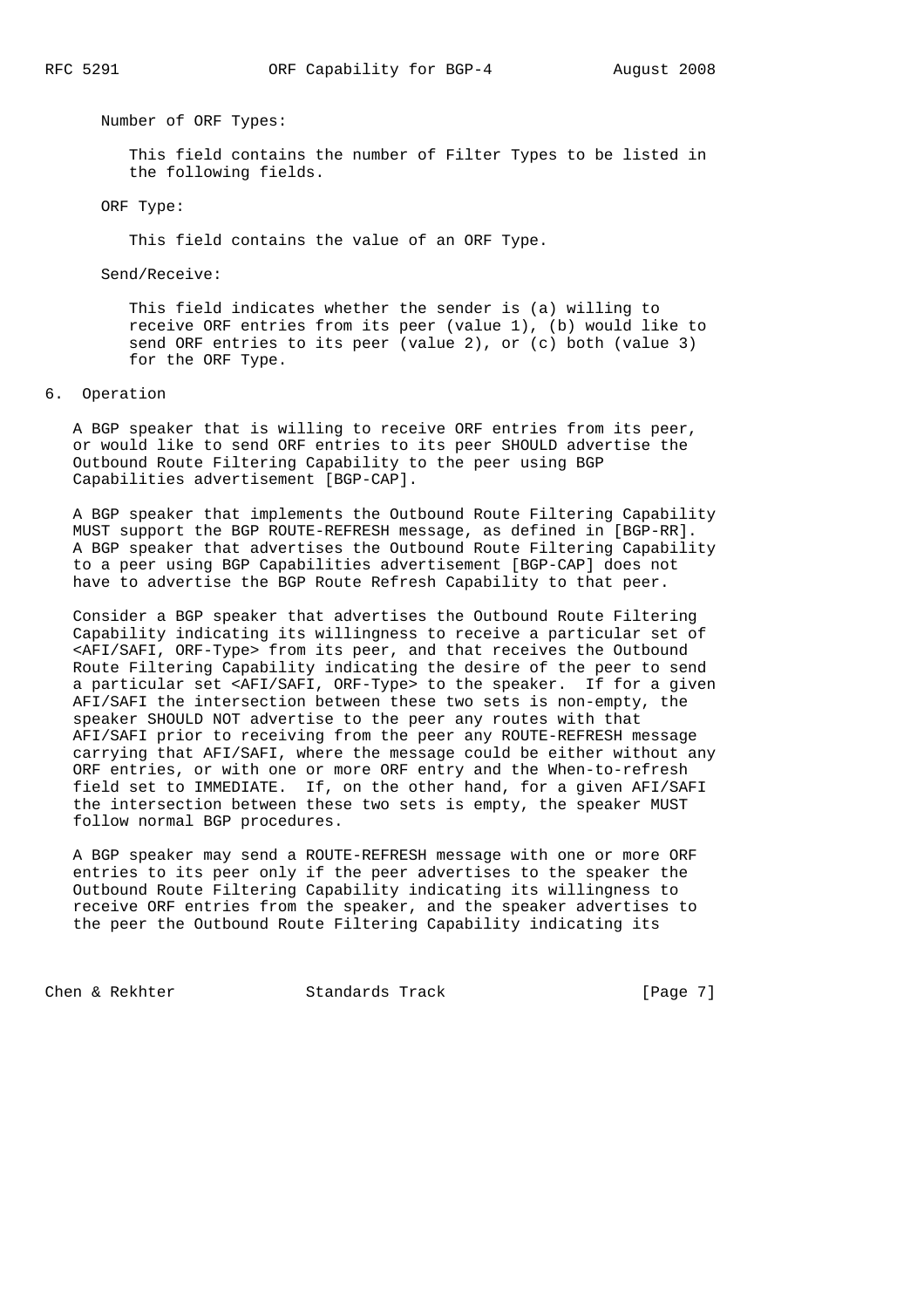desire to send ORF entries to the peer. The message may contain only ORF entries of <AFI/SAFI, ORF-type> that the peer is willing to receive, as advertised to the speaker in the Outbound Route Filtering Capability.

 When a BGP speaker receives a ROUTE-REFRESH message with one or more ORF entries from its peer, then the speaker performs the following actions. If an <AFI/SAFI, ORF-type> carried by the message does not match <AFI/SAFI, ORF-type> that the speaker is willing to receive from the peer (as advertised to the peer in the Outbound Route Filtering Capability), the specified ORF entries in the message are ignored. Otherwise, the speaker modifies the specified ORF previously received, according to the ORF entries carried in the message. If any of the fields of an ORF entry in the message contains an unrecognized value, the whole specified ORF previously received is removed.

 If the Action component of an ORF entry is REMOVE, but the ORF previously received does not contain the specified entry, the ORF entry in the message is ignored.

 ORF entries with either REMOVE or REMOVE-ALL cannot remove locally configured outbound route filters.

 If the When-to-refresh indicates IMMEDIATE, then after processing all the ORF entries carried in the message the speaker re-advertises to the peer routes from the Adj-RIB-Out associated with the peer that have the same AFI/SAFI as what is carried in the message, and taking into account all the ORF entries for that AFI/SAFI received from the peer. The speaker MUST re-advertise all the routes that have been affected by the ORF entries carried in the message, but MAY also re advertise the routes that have not been affected by the ORF entries carried in the message.

 If the When-to-refresh indicates DEFER, then after processing all the ORF entries carried in the message the speaker defers re advertisement to the peer routes from the Adj-RIB-Out associated with the peer that have the same AFI/SAFI as what is carried in the message, and taking into account all the ORF entries received from the peer until the speaker receives a subsequent ROUTE-REFRESH message for the same AFI/SAFI either without any ORF entries, or with one or more ORF entries and When-to-refresh set to IMMEDIATE.

 If the speaker receives from the peer a ROUTE-REFRESH message without any ORF entries, then the speaker sends to the peer all routes from the Adj-RIB-Out associated with the peer whose AFI/SAFI is the same as what is carried in the message and taking into account the ORFs (if any) previously received from the peer.

Chen & Rekhter Standards Track [Page 8]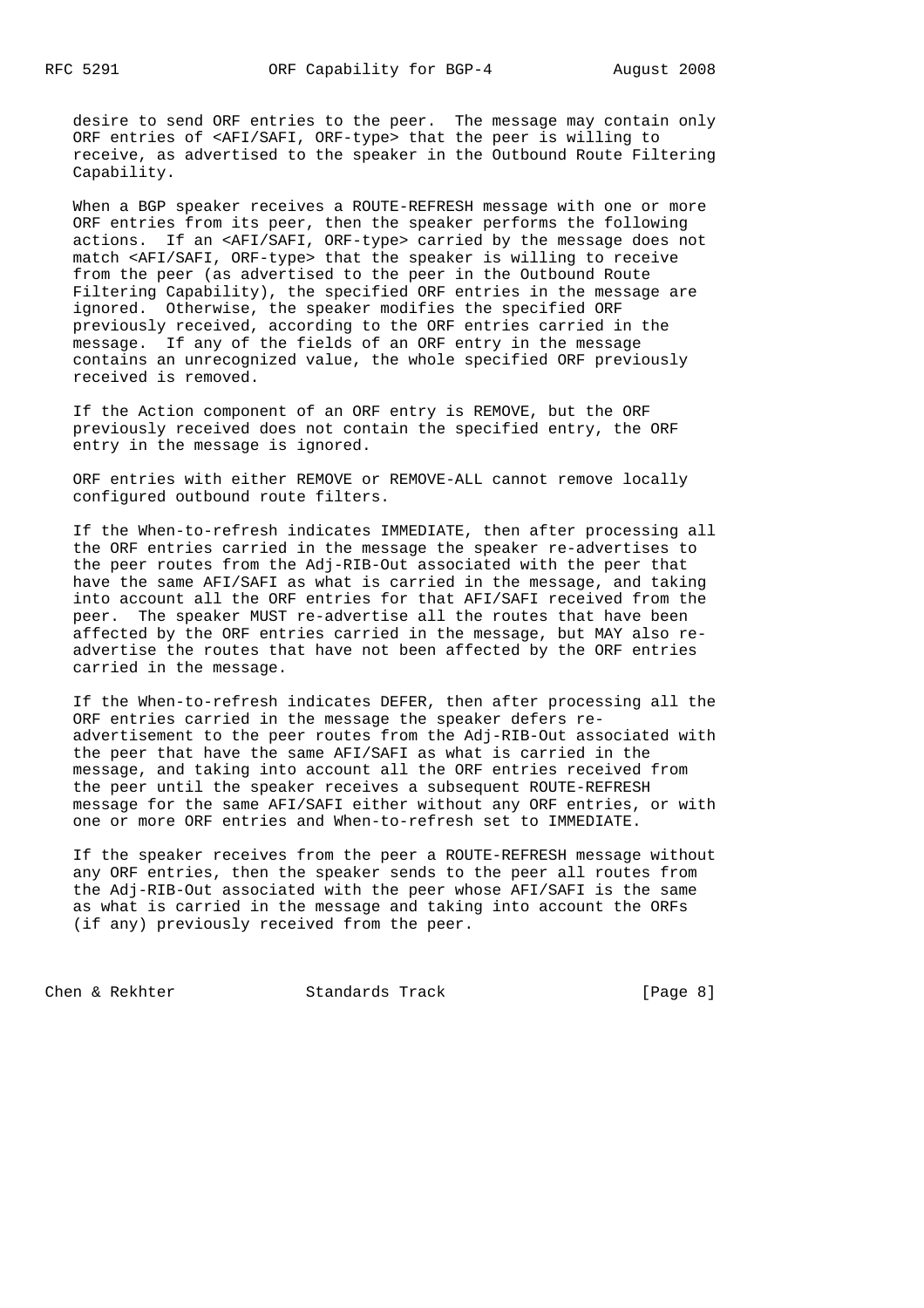The set of ORF entries that the speaker sends to the peer expresses the speaker's local preference, that the peer may or may not decide to honor.

 During a single BGP session, the speaker MAY pass multiple ORF entries to the peer.

 After a BGP speaker makes changes to the ORF entries previously sent to a peer, the speaker MUST send to the peer the updated ORF entries with either (a) When-to-refresh set to IMMEDIATE, or (b) When-to refresh set to DEFER followed by a plain ROUTE-REFRESH message. The latter MUST be used by the speaker when there are other policy changes (in addition to the ORF entries) that require the peer to re-advertise all the routes.

 The lifetime of an ORF is the duration of the BGP session during which the ORF is exchanged.

 An ORF is removed when the last ORF entry is removed (either via REMOVE-ALL, or via a sequence of REMOVE).

 If a particular route maintained by a BGP speaker does not match any of the ORF entries of any of the (non-empty) ORFs associated with a particular peer, then this route SHOULD NOT be advertised to the peer.

 If a BGP speaker maintains multiple ORFs of different ORF-Types for a particular peer, then the decision by the speaker to advertise a route to the peer is determined by passing the route through each such ORF, and combining the results (combining of PERMIT and DENY results in DENY).

7. IANA Considerations

 This document defines a new BGP Capability - Outbound Route Filtering Capability. The Capability Code for the Outbound Route Filtering Capability is 3.

 As specified in this document, an ORF entry contains the ORF-Type field for which IANA has created and now maintains a registry entitled "BGP Outbound Route Filtering (ORF) Types".

Chen & Rekhter Standards Track [Page 9]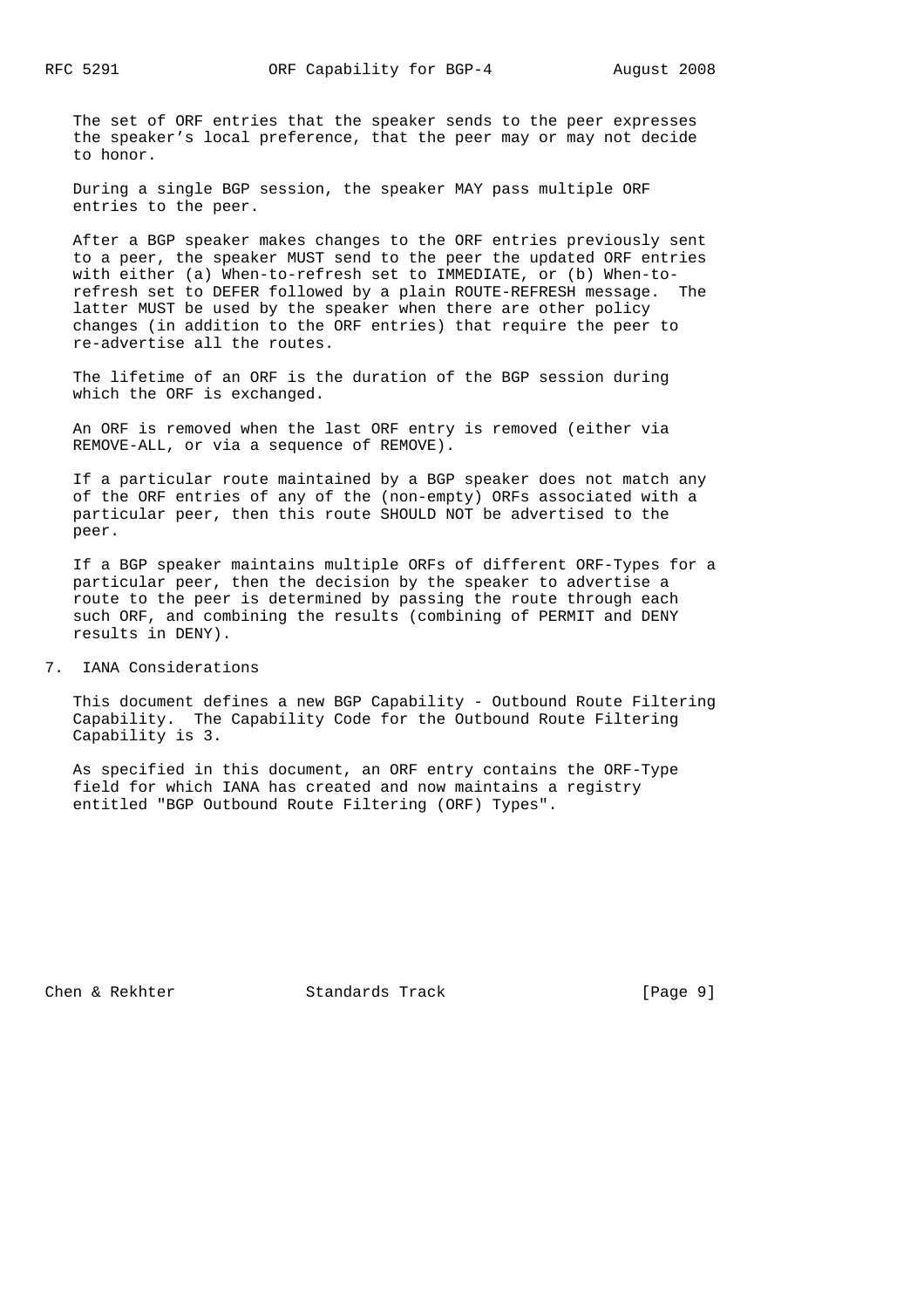IANA maintains and registers values for ORF-Type field as follows:

- ORF-Type value 0 is reserved.
- ORF-Type values 1 through 63 are to be assigned by IANA using either the Standards Action process defined in RFC 5226 [RFC5226], or the Early IANA Allocation process defined in RFC 4020 [RFC4020].
- ORF-Type values 64 through 127 are to be assigned by IANA, using the "First Come First Served" policy defined in RFC 5226 [RFC5226].
- ORF-Type values 128 through 255 are vendor-specific, and values in this range are not to be assigned by IANA.
- 8. Manageability Considerations

 The management objects for BGP ORFs will be defined separately, outside this document. However, it is suggested that the following management objects be defined:

 The ORF Capability object, which describes the ORF Capability exchanged over a BGP session, should include the ORF types and the Send/Receive values advertised and received for a BGP peer.

 The ORF entry object should contain the ORF entries of each ORF sent and received for a BGP peer.

9. Security Considerations

 This extension to BGP does not change the underlying security issues [BGP-4].

10. Acknowledgments

 Some of the material in the document is adapted from a proposal for selective updates by Yakov Rekhter, Kannan Varadhan, and Curtis Villamizar.

- 11. Normative References
	- [BGP-4] Rekhter, Y., Ed., Li, T., Ed., and S. Hares, Ed., "A Border Gateway Protocol 4 (BGP-4)", RFC 4271, January 2006.
	- [BGP-MP] Bates, T., Chandra, R., Katz, D., and Y. Rekhter, "Multiprotocol Extensions for BGP-4", RFC 4760, January 2007.

Chen & Rekhter Standards Track [Page 10]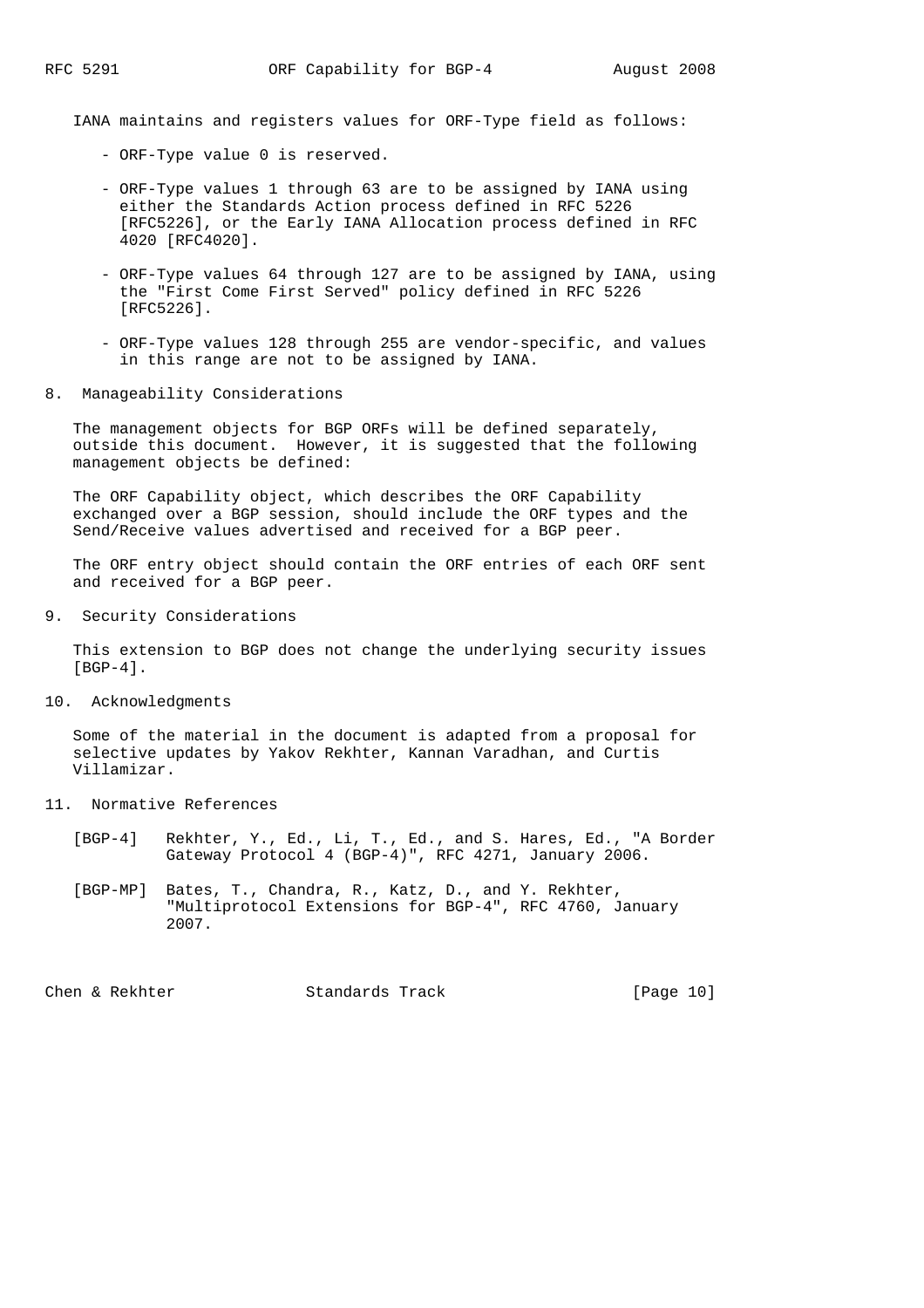- [BGP-CAP] Chandra, R. and J. Scudder, "Capabilities Advertisement with BGP-4", RFC 3392, November 2002.
- [BGP-RR] Chen, E., "Route Refresh Capability for BGP-4", RFC 2918, September 2000.
- [RFC2119] Bradner, S., "Key words for use in RFCs to Indicate Requirement Levels", BCP 14, RFC 2119, March 1997.
- [RFC4020] Kompella, K. and A. Zinin, "Early IANA Allocation of Standards Track Code Points", BCP 100, RFC 4020, February 2005.
- [RFC5226] Narten, T. and H. Alvestrand, "Guidelines for Writing an IANA Considerations Section in RFCs", BCP 26, RFC 5226, May 2008.

Authors' Addresses

 Enke Chen Cisco Systems, Inc. 170 W. Tasman Dr. San Jose, CA 95134

Email: enkechen@cisco.com

 Yakov Rekhter Juniper Networks 1194 N. Mathilda Ave Sunnyvale, CA 94089

Email: yakov@juniper.net

Chen & Rekhter Standards Track [Page 11]